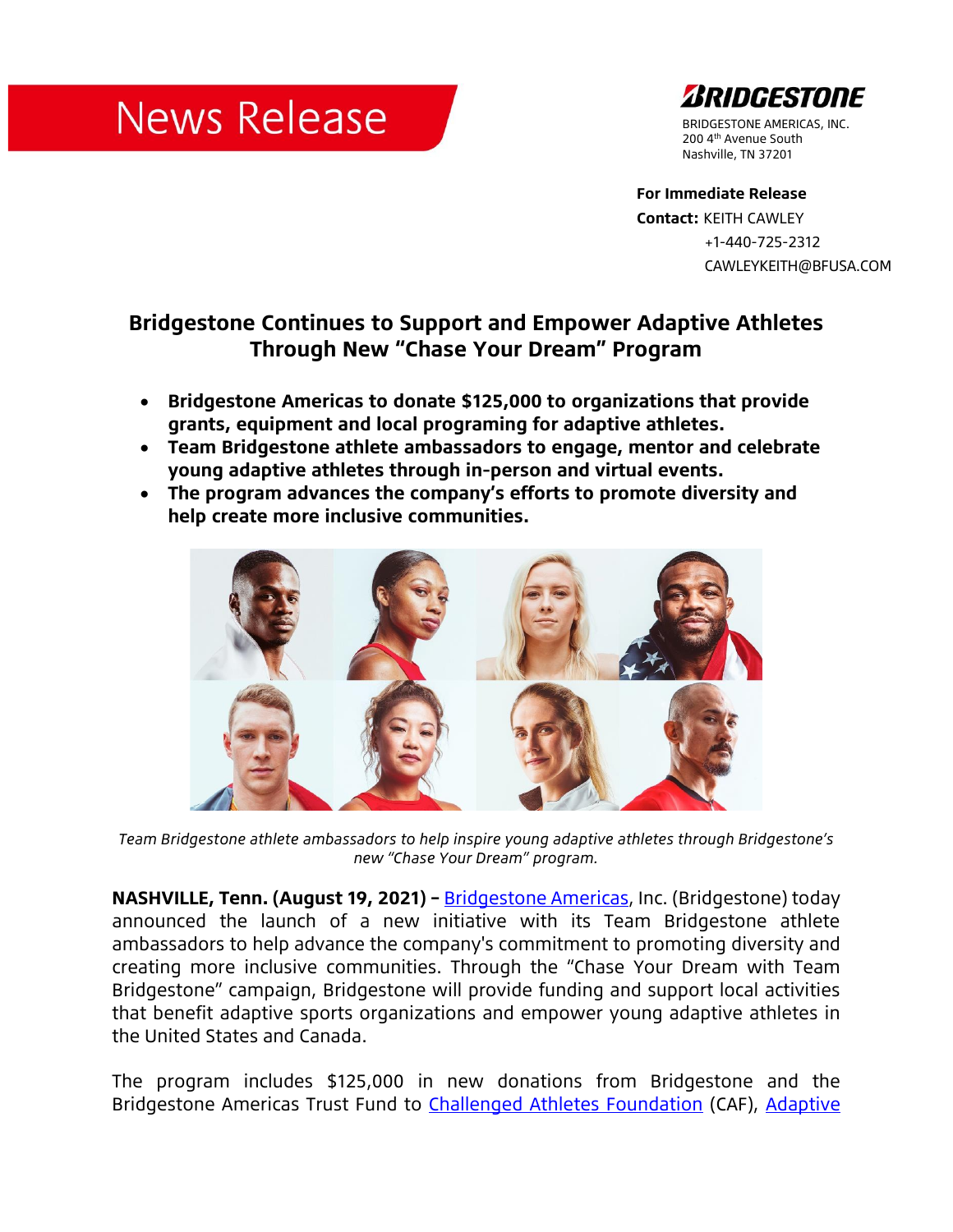[Sports Ohio](http://adaptivesportsohio.org/) (ASO) and [Amputee Blade Runners](https://amputeebladerunners.com/) (ABR). These contributions will fund individual athlete grants for adaptive sports equipment, training and competition travel, as well as support local community programming that will create new access to sport and keep existing adaptive athletes engaged across their journey. Additionally, Team Bridgestone athlete ambassadors will join events through these organizations to help inspire adaptive athletes of all ages and abilities to keep chasing their dreams.

"Bridgestone is committed to working with partners who can help drive awareness and change regarding diversity, equity and inclusion in our communities, and we have seen how sports can create opportunities and networks of support for all individuals," said Paolo Ferrari, president and CEO, Bridgestone Americas. "We're proud to be a Worldwide Paralympic Partner to help promote inclusivity through sport, and we're excited to extend this support into our local communities through our 'Chase Your Dream' program."

Scout Bassett, who competed at the Rio 2016 Paralympic Games, is both a member of Team Bridgestone and a long-time CAF athlete ambassador. After losing her right leg as an infant, she turned to sports to connect with her peers. At 14, Bassett received a grant from CAF for her first running prosthetic, starting her journey to becoming a U.S. National Champion, a World Championship medalist and a star in Para track and field.

"The pandemic has increased the need for all of us to have a strong support system and community. This is true for athletes – and even more important for athletes with disabilities who already have so much adversity to overcome," said Bassett. "Bridgestone has been so supportive of my journey and the Challenged Athletes Foundation. I am proud to help them promote the benefits of sport and empower a new generation of adaptive athletes to dream big."



*Team Bridgestone and CAF ambassador Scout Bassett helps to inspire adaptive athletes as a champion for equal access to sports.*